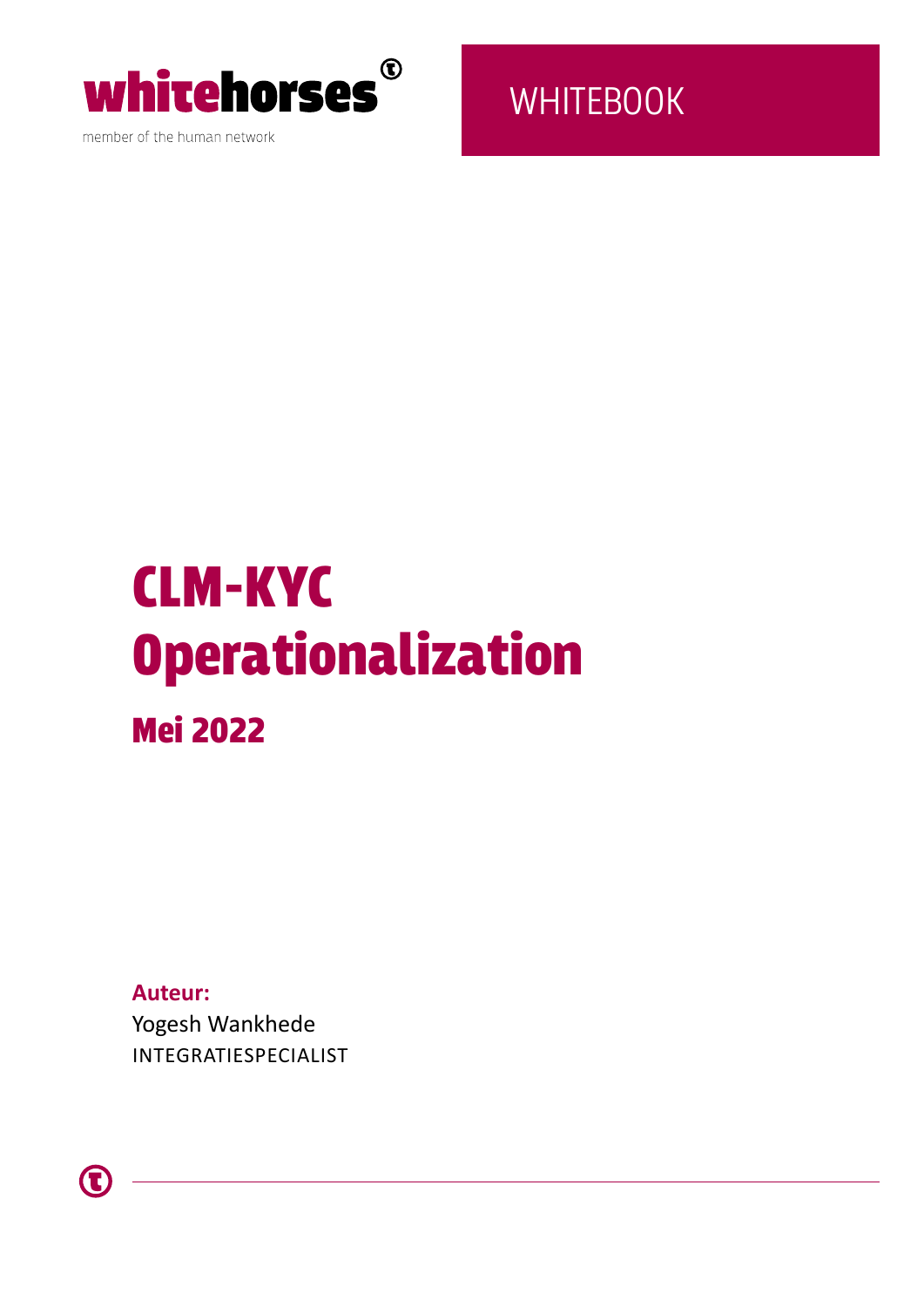

### Introduction

Do you remember the collapse of Lehman Brothers in 2008? Failure of the investment bank started a chain reaction that caused global financial crisis and eventually the government had to step-in to assist the troubled financial services firm. This single event told us that how important banks and financial services institutions have become in today's extremely complex yet delicate economic structure.

Banks are one of the highly regulated institutions and they have to comply with the set of rules and guidelines prescribed by a governing regulatory, which is often a government agency. These regulations come in the form in strict requirement to adhere to and procedures to follow.

KYC (Know Your Customer) is one of such requirements, in which banks and other financial institutions have to adhere to certain guidelines for the verification, identification and authentication of their clients before customer onboards and afterwards as well on regular intervals. The KYC process in banks and Financial Institution (FI's)will be our points of discussion in the subsequent sections. Let's dive into it.

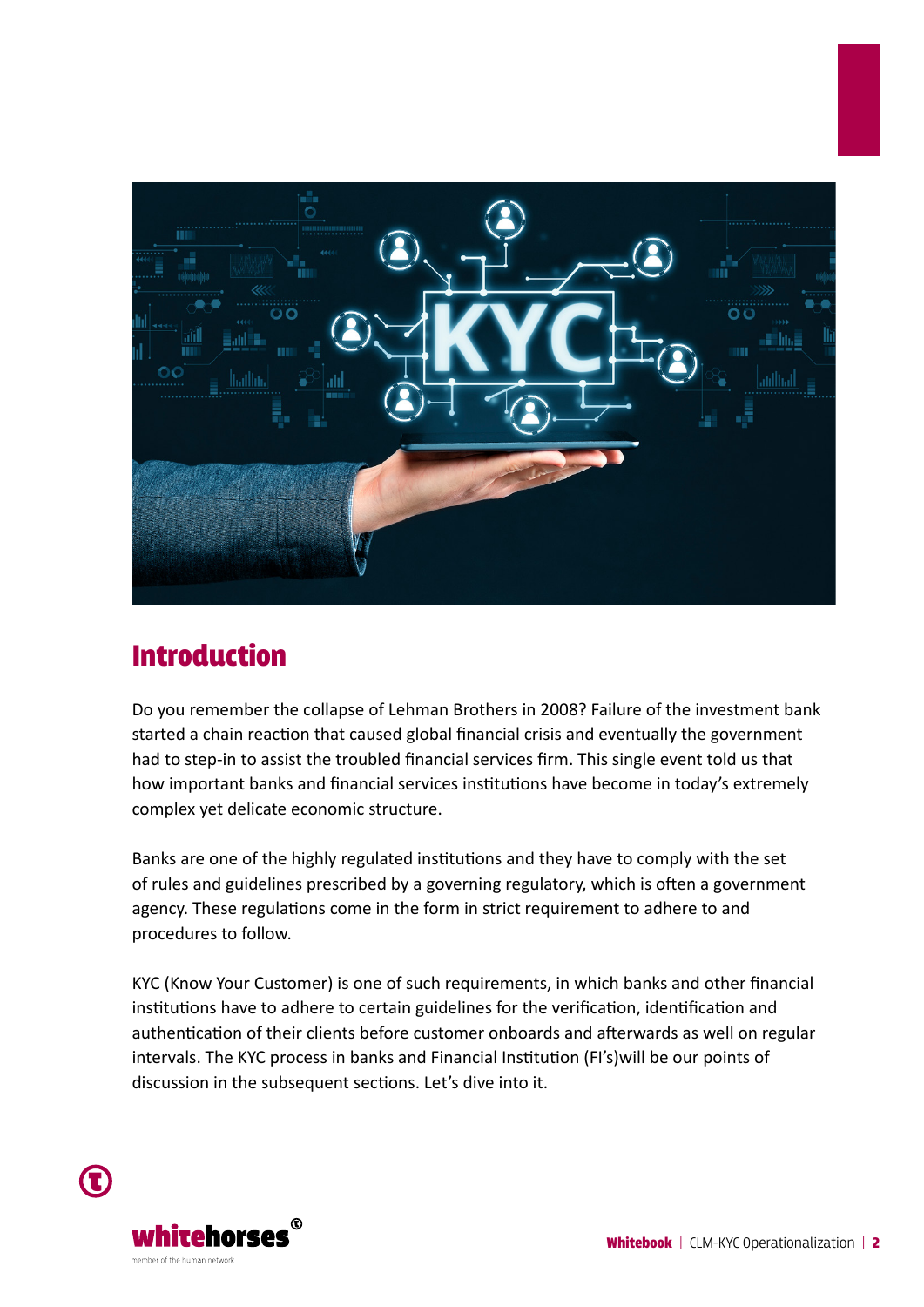# Why FI's need to comply with Local/Global Regulations?

- Customer compliance is a significant regulatory and operational challenge for financial institutions
- To prevent banks being used intentionally or unintentionally for criminal activities.
- **•** To prevent:
	- **-** Identity Theft
	- **-** Money Laundering
	- **-** Terrorist Financing
	- **-** Financial Fraud
- Reduces risk to the bank on many levels (Financial, Reputational)
- Required by regulators
- Organization must provide more data and documentation on clients and counterparties to comply with complex local and global due diligence rule than ever before.
- To shorten the client onboarding time. Avg manual onboarding time is 2 -34 weeks by several studies.
- To reduce KYC operational costs

#### **How can we do that?**

Every financial institute has a process/regulatory framework/compliance department which can perform customer due diligence at the time of onboarding or on periodic basic. FI's can have their own system/tool to do this, or they can use third party tool as follow

- Pega CLM-KYC framework
- World Check
- PWC third party
- Markit
- AVOX
- FinScan
- SEON
- KYC Chain and So on.....

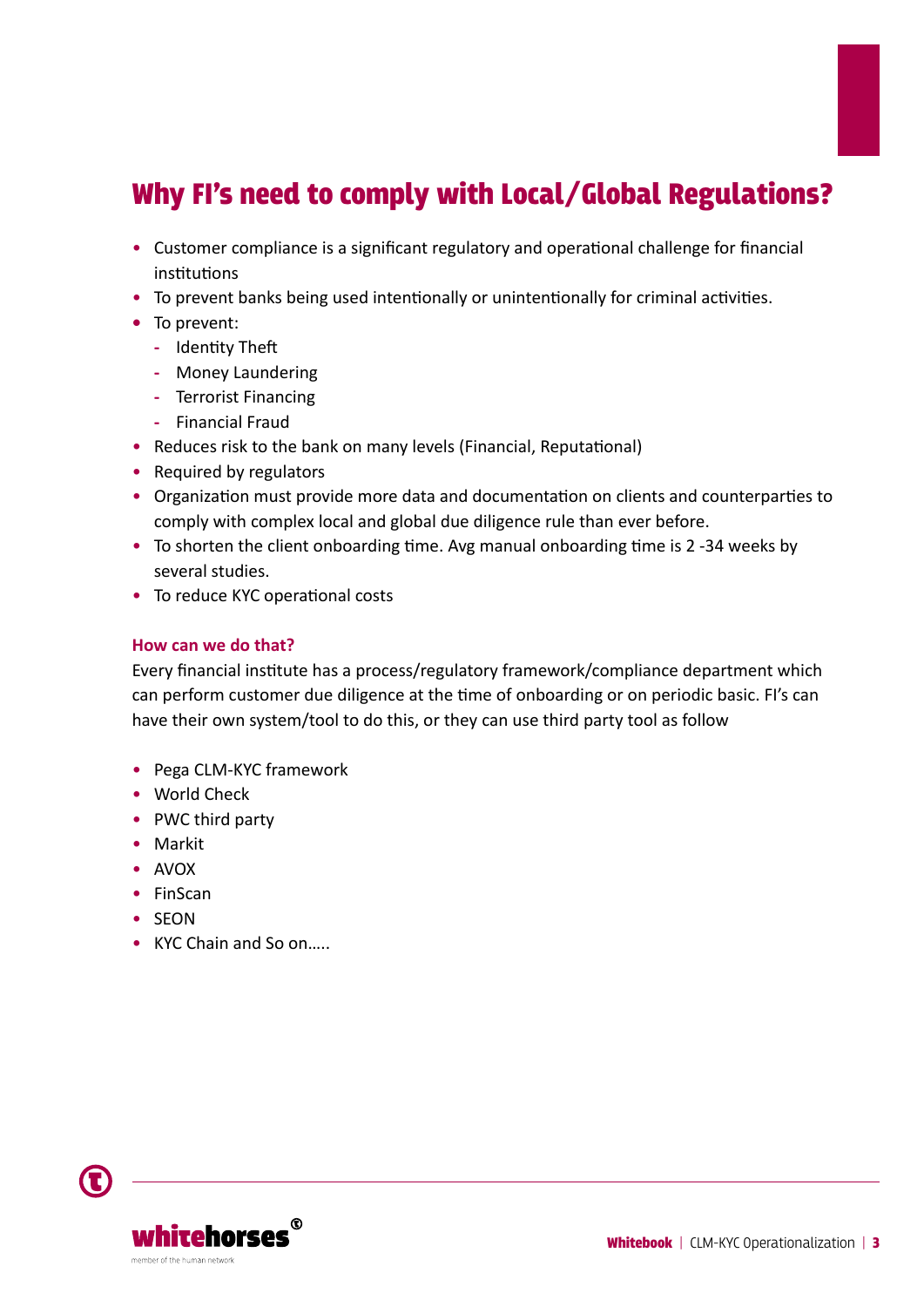# What is KYC

Know Your Customer (KYC) refers to the collection and maintenance of customer due diligence to ensure compliance with local laws and regulations prior to allowing a customer to transact.

#### **Due diligence**

The detailed examination of an individual or a company and its financial records, done before becoming involved in a business arrangement with it such as opening an account, buying or selling its stocks to investors or doing transactions with other financial institution.

#### **Defining a customer**

- Individual
- Company/Business Entity
- Professional Intermediaries such as Stockbroker
- Chartered Accountants, Solicitors etc.
- Any person or entity connected with a financial transaction

#### **Types of Due Diligence**

**Global KYC** Global minimum standard of due diligence. **Local KYC** Jurisdiction, Product **Regulatory KYC** Dodd Frank (US) or MiFID (EU) for example. **Tax** FATCA (US) and CRS (Global) **Credit Work Legal Work**

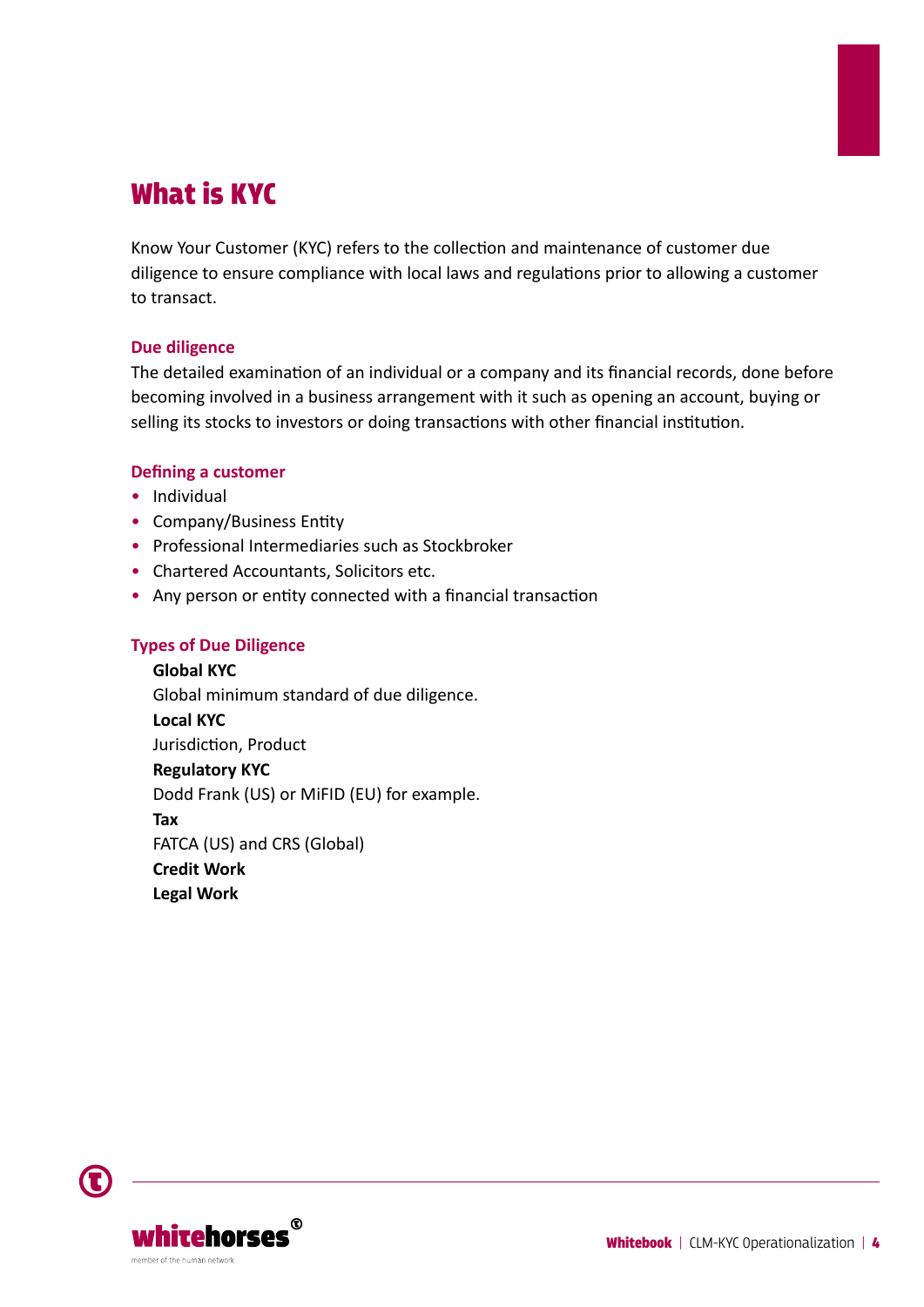#### **Due Diligence Level**

Each party can be assessed by the system based on business rules and categorized as follows:

- CDD Exempt
- Simplified CDD (Customer Due Diligence)
- Full CDD
- EDD (Enhanced Due Diligence)
- Related party CDD Exempt
- Related party simplified CDD
- Related party full CDD
- Related party EDD

#### **Market and Product Regulations**

There are a lot of regulations in this area.

- Geography based
- Line of business based (RET, CIB, Insurance etc.)
- Product based
- Global regulation is represented global AML standards for the FII's.
- Each country or territory may have its own.
- Some regulations apply across countries (e.g., US regulations for FATCA)

#### **What PEGA CLM-KYC Framework offers**

Pega KYC is a robust, industry-leading KYC application which has extensive out-of-the-box functionality including 28000+ preconfigured rules for all customer types. It has been used for 10 years by some of the world's largest banks.

Pega Know Your Customer for Financial Services is integrated with Pega® Client Lifecycle Management (CLM).

 Rules covering major jurisdictions that are developed and updated quarterly by an international team of lawyers, ex-regulators, and policy makers. It uses Pega® Client Lifecycle Management driver data (booking jurisdiction, customer type, product, and risk) to use the right KYC types at the right time.

Pega provides a global Master View of each "customer" ensuring reuse, dynamic risk rating, and agility to quickly manage rule changes.

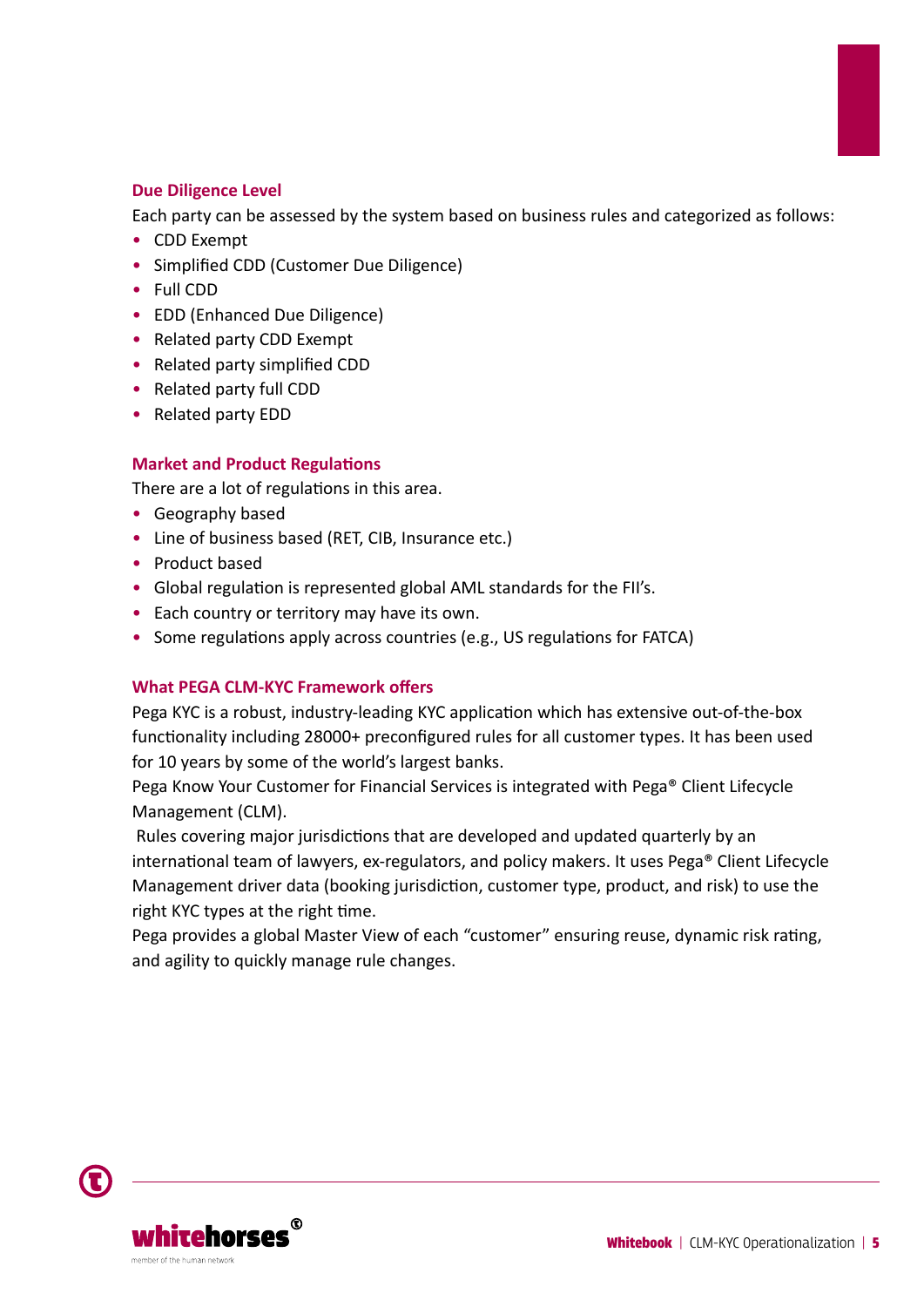# Pega KYC Features

#### **Expedite onboarding with parallel case orchestration**

Seamlessly connect front and back-office functions, eliminate duplicate data requirements and manage various processes, including due diligence, credit, tax, and legal, in parallel



#### **Ensure compliance with Pega KYC**

Integrated with Pega CLM, the application manages compliance globally with a dynamic regulatory rules engine, global master view clients, intent led-processes, and pre-configured best-practice KYC rules that cover AML/CTF, FATCA, CRS, FINRA, MiFID II, IIROC, EMIR, and Dodd-Frank, among others.



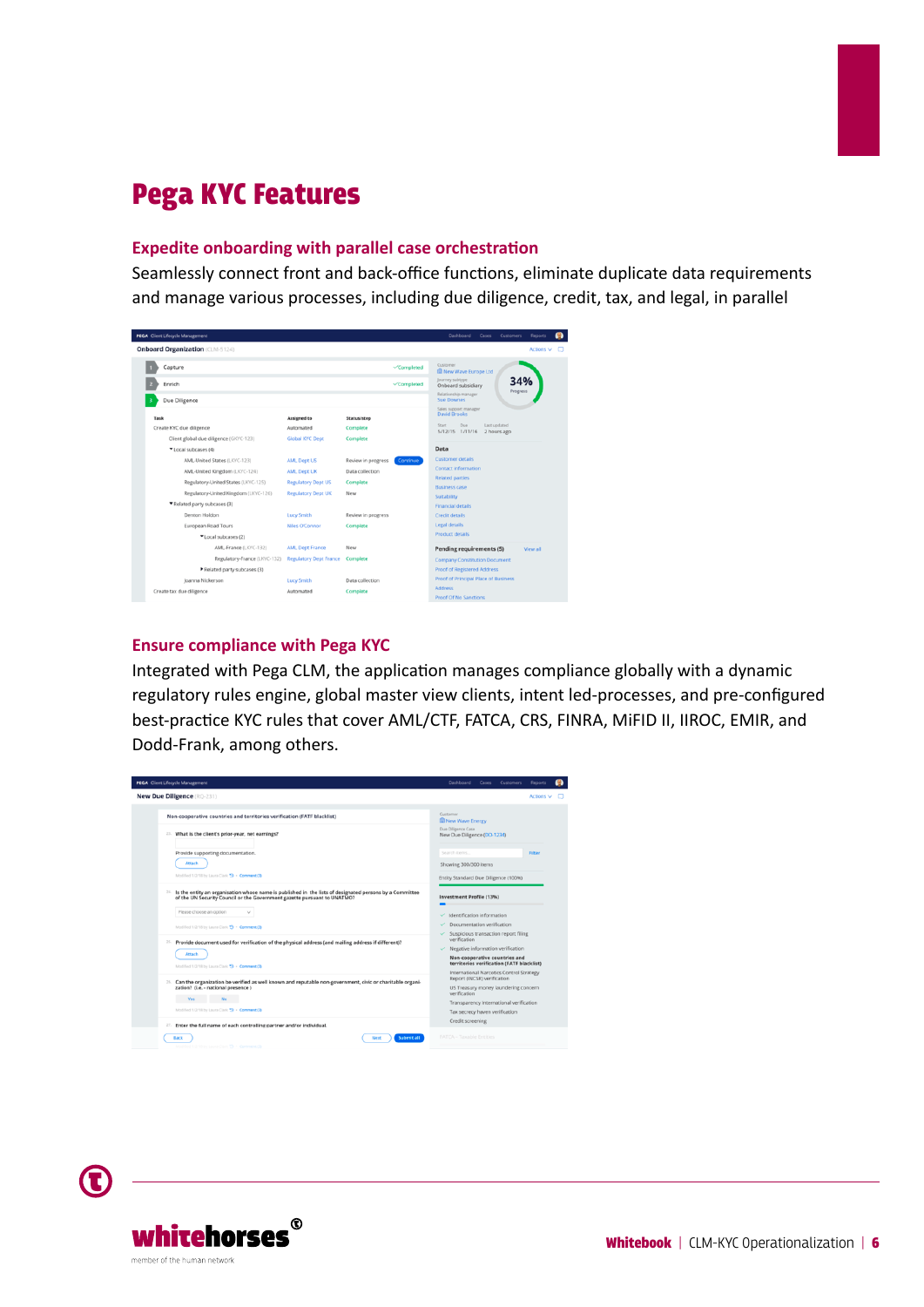#### **Provide client focus with transparency and reuse**

Drive accountability across the end-to-end process with transparency and customized reporting. Global reuse of due diligence information reduces repeated requests for client information.

| <b>PEGA</b> Client Lifecycle Management                                                                                                                                                                                                       |                                                                                                                                 |                                                                                                                                                                                      |                                                                                                                                                                          |                                                              | Dashboard<br>Cases                                                                                                                                                                                                          | <b>Customers</b> | <b>Reports</b>           |  |
|-----------------------------------------------------------------------------------------------------------------------------------------------------------------------------------------------------------------------------------------------|---------------------------------------------------------------------------------------------------------------------------------|--------------------------------------------------------------------------------------------------------------------------------------------------------------------------------------|--------------------------------------------------------------------------------------------------------------------------------------------------------------------------|--------------------------------------------------------------|-----------------------------------------------------------------------------------------------------------------------------------------------------------------------------------------------------------------------------|------------------|--------------------------|--|
| <b>Global Oil and Gas Europe Ltd ENERGING</b>                                                                                                                                                                                                 |                                                                                                                                 |                                                                                                                                                                                      |                                                                                                                                                                          |                                                              |                                                                                                                                                                                                                             |                  | Actions $\vee$ $\square$ |  |
| <b>Customer information</b>                                                                                                                                                                                                                   |                                                                                                                                 |                                                                                                                                                                                      |                                                                                                                                                                          |                                                              |                                                                                                                                                                                                                             |                  | More v                   |  |
| Corporation ID<br>998989545<br>Alt, IDs   Alt, names<br>Stock ticker<br>GLOBO<br>Main exchange name<br><b>GBLDRUnited Kingdom</b><br>Country of incorporation<br><b>United Kingdom</b><br>Primary Relationship Manager<br><b>Parn Perkins</b> | <b>LEGAL</b><br>View legal hierarchy<br>UEI<br>342352343<br>Tax ID<br>234432<br>Tax assessment<br>Complete                      | Ultimate parent organization<br>Global Oil and Gas Inc.<br>FATCA assessment (Automated) 5<br>Direct reporting NFFE<br>CRS assessment (Overridden) 59<br>Non-reportable   7 countries |                                                                                                                                                                          | <b>Energy Equipment and Services</b><br>Oil and Gas drilling | RISK PROFILE (Overridden) / 19<br>Occupation information<br>. .<br>Country related<br>__<br>Relationship duration<br>__<br><b>Product related</b><br><b>Related parties</b><br>$-$<br>Secondary risk<br>--<br>External data |                  |                          |  |
| <b>Primary contact information</b>                                                                                                                                                                                                            |                                                                                                                                 |                                                                                                                                                                                      |                                                                                                                                                                          |                                                              |                                                                                                                                                                                                                             |                  | More                     |  |
| Point of contact<br>Lisa King<br>987 976 9876<br>lisa.king@globalind.com<br>1 River Road, Suite 400<br>Schenectady, NY 12345 USA                                                                                                              | Primary address<br>1 River Road, Suite 400<br>Schenectady, NY 12345<br><b>United States</b><br>Web address<br>www.globalinc.com |                                                                                                                                                                                      | Primary email<br>contact@globalind.com<br>GinhalOil<br>Primary phone<br><b>D</b> GlobalOil.td<br>1 617 865 2142<br>Primary fax<br>16178652142<br><b>Recent CLM cases</b> |                                                              | Social media accounts<br>in Global Oil and Gas<br>& Global Oil and Gas Ltd.                                                                                                                                                 |                  |                          |  |
| <b>KYC types</b>                                                                                                                                                                                                                              |                                                                                                                                 | AML CDD profile: Full $\odot$                                                                                                                                                        |                                                                                                                                                                          |                                                              |                                                                                                                                                                                                                             | (2)              |                          |  |
| Task<br><b>ID</b>                                                                                                                                                                                                                             | Version<br>Completed                                                                                                            | Due for renewal                                                                                                                                                                      | <b>ID</b>                                                                                                                                                                | Journey                                                      | Status                                                                                                                                                                                                                      |                  |                          |  |
| KYC-2345<br>FATCA - Taxable Entities                                                                                                                                                                                                          | $\overline{2}$<br>12/3/15                                                                                                       | 12/31/15                                                                                                                                                                             | CLM-2345                                                                                                                                                                 | New Parent Entity                                            | Completed on 12/3/15                                                                                                                                                                                                        |                  |                          |  |
|                                                                                                                                                                                                                                               |                                                                                                                                 | 1/31/16                                                                                                                                                                              | MA-235                                                                                                                                                                   | Maintain Customer                                            | In progress - due 5/1/17                                                                                                                                                                                                    | <b>CON TRACK</b> |                          |  |
| KYC-2345<br>Global AML                                                                                                                                                                                                                        | $\overline{2}$<br>12/3/15                                                                                                       |                                                                                                                                                                                      |                                                                                                                                                                          |                                                              |                                                                                                                                                                                                                             |                  |                          |  |

#### **Faster benefits with agile implementation**

Pega CLM and KYC are fully integrated, ensuring quick delivery and functionality with a proven implementation methodology. A zero-code approach accelerates ROI, leveraging existing systems and out-of-the box connectors such as kyc.com (Markit), Clarient, Avox and World-Check.

|  | <b>PEGA</b> Client Lifecycle Management                                             |                           |                          |             |                 |                         | Dashboard<br>Cases<br><b>Customers</b><br>Reports<br>⋒ |
|--|-------------------------------------------------------------------------------------|---------------------------|--------------------------|-------------|-----------------|-------------------------|--------------------------------------------------------|
|  | <b>Customer Screening (CSC-231)</b>                                                 |                           |                          |             |                 |                         | Save for later<br>Actions $\vee$ $\square$             |
|  | <b>Retrieve matches</b><br>5 results from Thomson Reuters World-Check <sup>ne</sup> |                           |                          |             | Larry David     | <b>C</b> Due in 3 days  | Data Exchange                                          |
|  |                                                                                     |                           |                          |             | Bulk update (2) | <b>Retrieve matches</b> |                                                        |
|  | Name                                                                                | Type                      | Match strength           | Risk        | <b>Status</b>   |                         |                                                        |
|  | ORTECH LIMITED                                                                      | PEP                       |                          | <b>HIGH</b> | Resolved        | Update                  |                                                        |
|  | ORTECHING                                                                           | Law Enforcement<br>PEP    | . .                      |             |                 | <b>View/Resolve</b>     |                                                        |
|  | ARTECH CORP                                                                         | Regulatory Enforcement    | $\qquad \qquad$          |             |                 | <b>View/Resolve</b>     |                                                        |
|  | ORTECH GLOBAL                                                                       | Sanctions                 | $\overline{\phantom{a}}$ |             |                 | <b>View/Resolve</b>     |                                                        |
|  | ORTECH EUROPE                                                                       | Other bodies<br>Sanctions | - -                      |             |                 | <b>View/Resolve</b>     |                                                        |
|  |                                                                                     |                           |                          |             |                 |                         |                                                        |
|  |                                                                                     |                           |                          |             |                 |                         |                                                        |
|  |                                                                                     |                           |                          |             |                 |                         |                                                        |
|  |                                                                                     |                           |                          |             |                 |                         |                                                        |
|  |                                                                                     |                           |                          |             |                 |                         |                                                        |
|  |                                                                                     |                           |                          |             |                 |                         |                                                        |
|  |                                                                                     |                           |                          |             |                 |                         |                                                        |
|  |                                                                                     |                           |                          |             |                 |                         |                                                        |
|  |                                                                                     |                           |                          |             |                 |                         | Submit<br>Cancel                                       |
|  |                                                                                     |                           |                          |             |                 |                         |                                                        |

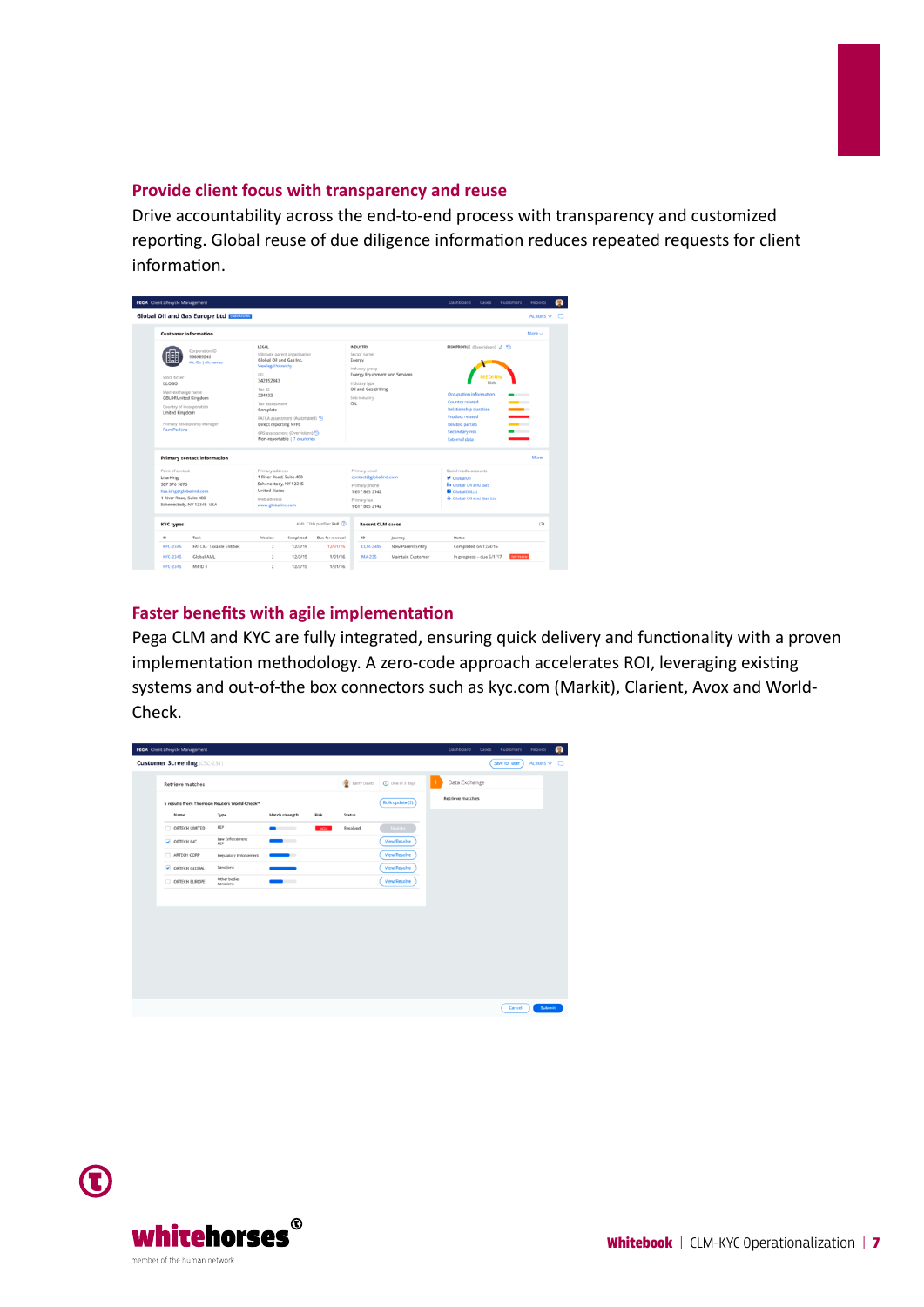#### **Few more features.....**

- **1.** Item response tracking When configured, you can track any KYC item and response including important metadata around source of change, time, and where appropriate manual comments.
- **2.** Due diligence data reporting Due diligence data reporting is the ability to easily report on data captured during due diligence.
- **3.** Maker-Checker tracking provides the functionality to automatically track human actions within the KYC cases. This includes data collection (Maker) as well as approval/rejection (Checker).
- **4.** Risk rating process fully configurable risk processing to evaluate customer data, products, countries, and so on. Scorecard rule.
- **5.** Master customer profile management automatically creates profiles for each customer and related party evaluated in the system. Each profile stores the KYC due diligence, risk, and case history data, stores completed and approved KYC data for reuse to make the onboarding process more efficient while ensuring compliance.
- **6.** System integration (internal and external) Prebuilt integration assets for CMIS, Equifax, Avox, Markit, OutsideIQ, Thomson Reuter World check
- **7.** Specialization and reuse specialization by geography, country specific regulations, product, line of business, and so on with ease of extendibility across other lines of business and new regulatory requirements.
- **8.** Configurable business rules
- **9.** Audit reporting and State-of-the-art data visualization

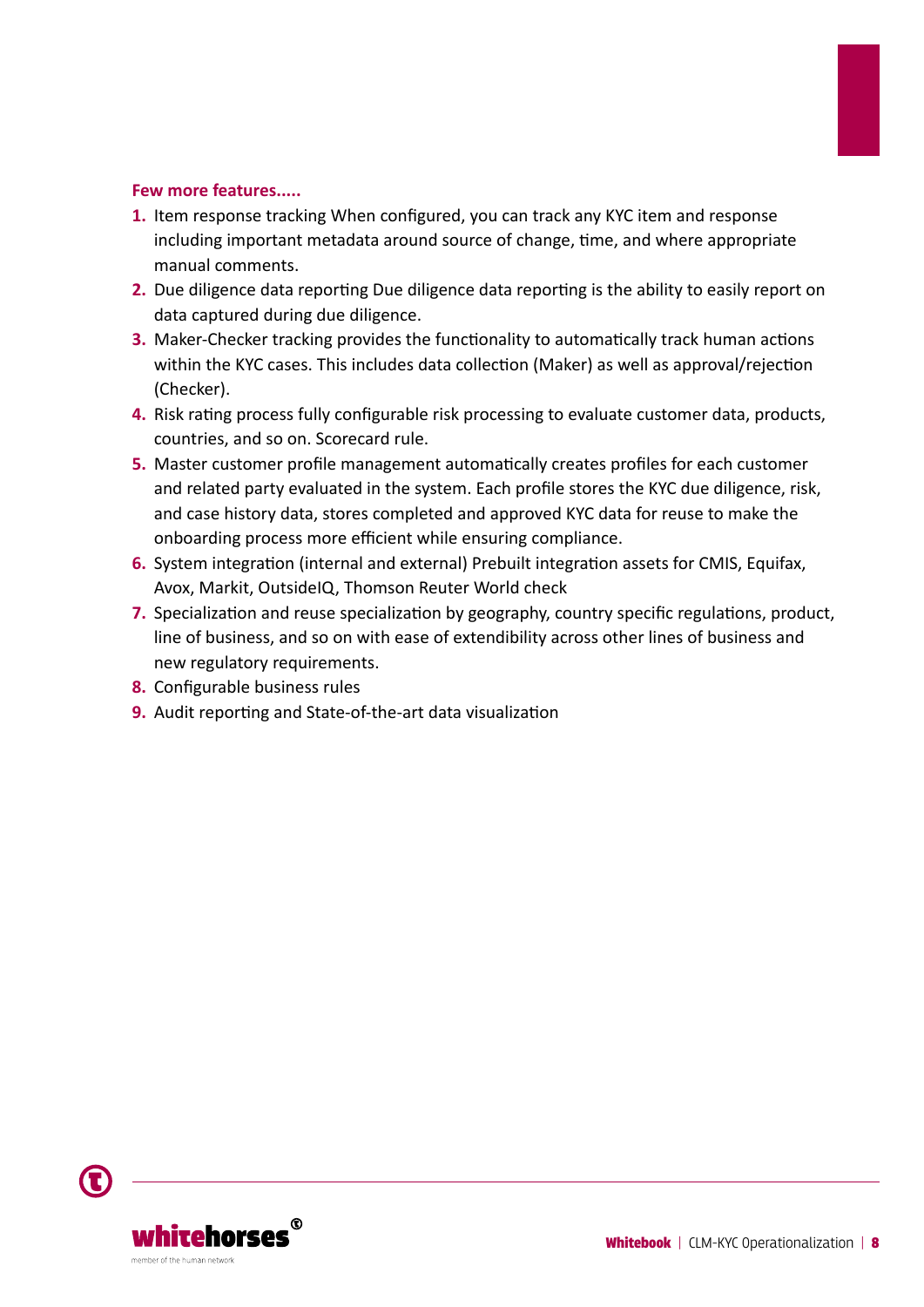## OOB CLM Portals

- **1.** Analyst Manager portal
- **2.** Rule Manager Studio Pega Know Your Customer for Financial Services Rule Manager Studio is a specialized portal for regulatory compliance rule creation and maintenance.
- **3.** Portals available in CLM/KYC application
	- CLM Relationship manager portal
	- Support user portal
	- Support manager portal and so on...

Launch web interface  $\sim$ Create **CLM Relationship Manager CLM Backoffice Manager CLM Backoffice Operator CLM KYC Manager CLM KYC Operator Requirements Portal KYCRuleManager Case Manager CLM Sales Support Operator CLM Sales Support Manager** Application configuration

## CLM OOB Case types

#### **Client Lifecycle Management (CLM) (CLM-/CIB-/RET-) (PegaCLMFS-Work-CLM-XXX)**

- **•** Global KYC (GKYC-) (PegaCLMFS-Work-GlobalKYC)
- **•** Local KYC (LKYC-) (PegaCLMFS-Work-KYC)
- **•** eScreening (CSC-) (PegaFS-Work-Screening)
- **•** Tax FATCA (FATCA-) (PegaCLMFS-Work-Tax-FATCA)
- **•** Tax CRS (CRS-) (PegaCLMFS-Work-Tax-CRS)
- **•** Credit (CRE-) (PegaCLMFS-Work-Credit)
- **•** Legal (LEG-) (PegaCLMFS-Work-Legal)
- **•** Fulfillment (FF-)
- **•** Business Sponsor Approval (BSA-) (PegaCLMFS-Work-BusSponsorApproval)
- **•** CLM Requirement (RQ-) (PegaFS-Work-Requirement)

### OOB KYC Types

#### **What is KYC Type?**

- **•** The KYC Type is a Custom Rule Type in PRPC built specifically for Pega KYC.
- **•** It is the questionnaire that is seen during due diligence process.
- It is the container for KYC item instances (the questions).
- KYC regulations as well as internal policies and procedures typically define a KYC Type rule. i.e. – Enhanced Due Diligence, Standard Due Diligence, etc.